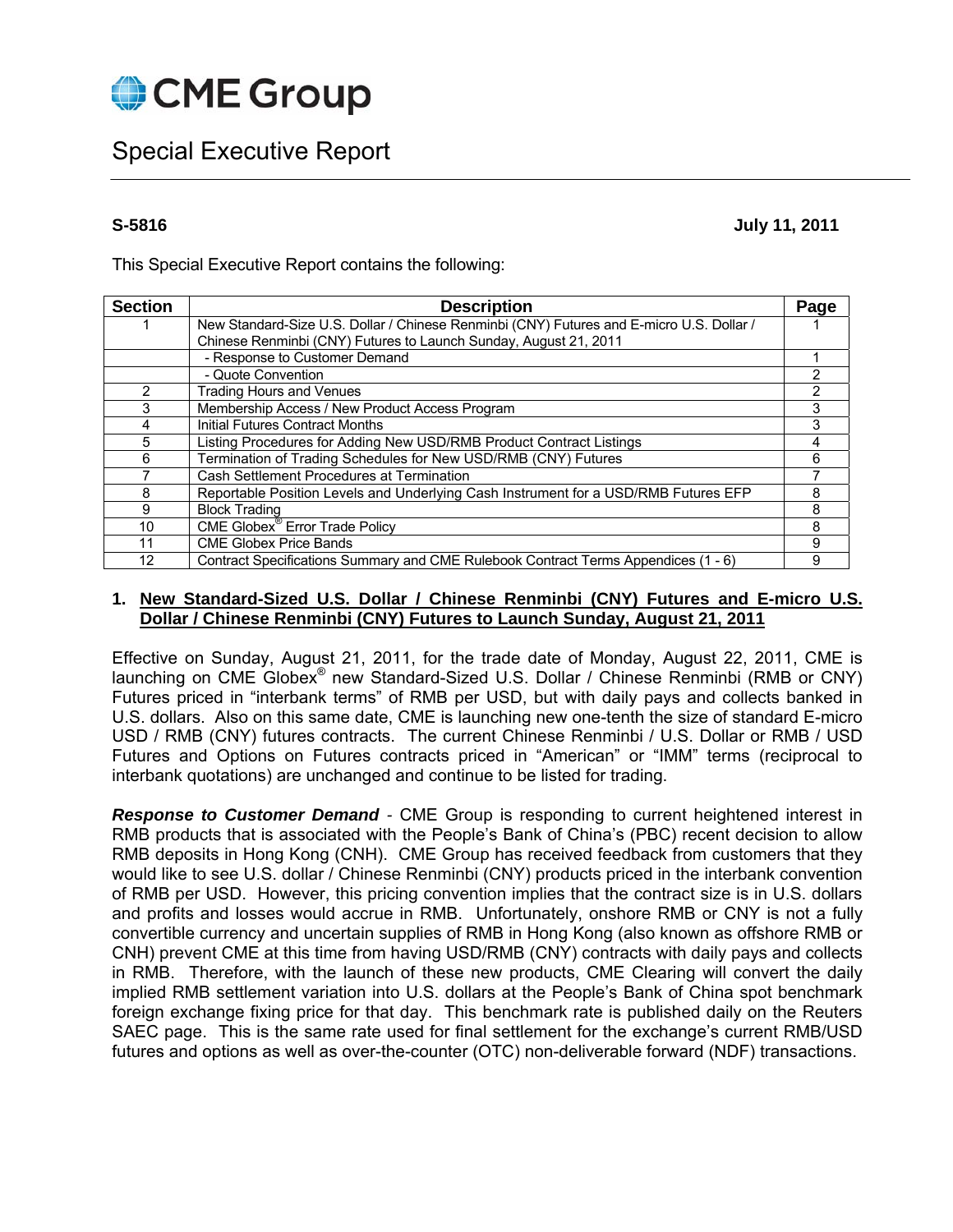S-5816 Proposed Standard-Sized USD/RMB (CNY) Futures and E-micro USD/RMB (CNY) Futures July 11, 2011 Page **2** of **16**

The current CME RMB/USD futures contract, quoted in USD per RMB was listed for trading in August 2006, but to date has been lightly traded. The key issues remain: (1) Asia-based market makers are less interested in making markets in reciprocal priced futures, and similarly (2) customers in Asia are not familiar with American-term quotations. There is, however, an increased interest in RMB recently both in Asia and throughout the world (sparked by China's policy to internationalize the RMB by way of the evolving cash CNH market in Hong Kong). Therefore, CME plans to:

- Launch on Sunday, August  $21^{st}$ , standard-sized (USD 100,000) USD/RMB (CNY) futures, as well as E-micro (USD 10,000) USD/RMB (CNY) futures that are priced in the interbank standard quotation mechanism of RMB per USD, but with the daily implied RMB pays and collects converted into U.S. dollars and banked.
- Offer these cash settlement at termination, NDF-styled futures contracts with monthly expirations out 13 consecutive months for the Standard-Size futures, plus an additional 8 March, June, September and December quarterly cycle months for a maturity range of 3 years. The E-micro futures will have 12 consecutive contract months listed for trading.
- Extend CME's E-micro, 1/10-size, FX product suite to USD/RMB (CNY) futures. Allows ten long (short) E-micro USD/RMB (CNY) futures to be offset with one short (long) Standard Size USD/RMB (CNY) futures by the account controller, if held in the same account.

*Quote Convention* – CME currently offers futures on the RMB/USD rate quoted in "American terms" or USD per RMB. Daily pays and collects are banked in USD, consistent with the Non-Deliverable Forward (NDF) interbank markets. But the standard international convention is to quote this rate in "European terms" or in RMB per USD. Thus, CME will offer these futures contracts quoted in RMB per USD, *e.g.,* 6.4830 RMB per 1 USD. Note that the current CME futures contract is quoted as the reciprocal of that amount or ≈USD 0.15425 per RMB. Daily pays and collects are calculated in RMB for the new contracts. However, these pays and collects are translated into USD terms by reference to the spot value of the RMB per USD as published by the Peoples Bank of China (PBC) and banked in USD on a daily basis. This rate is displayed on the Reuters SAEC page.<sup>1</sup>

At termination, the monthly USD/RMB (CNY) futures contracts are further financially-settled or cash-settled by reference to the spot value of the RMB per USD as published by the Peoples Bank of China (PBC). This rate is displayed on the Reuters SAEC page. Like the daily pays and collects, the final pay or collect is translated into USD terms and banked as such. Subsequent to final cash settlement, the USD equivalent profit (loss) is received (paid) and collateral securing the position is released by the CME Clearing to market participants.

### **2. Trading Hours and Venues**

Both of the new futures contracts will be traded on the CME Globex electronic trading system on Sundays through Fridays from 5:00 p.m. to 4:00 p.m. Central Time (CT) on the next day. Please

**<sup>1</sup>**<br>A Note that this process implies the possibility that the cumulative USD denominated pays and collects may not sum to zero even where trade is "scratched." *I.e.,* a customer may buy (sell) and subsequently sell (buy) a contract at the same price quoted in terms of RMB per USD. However, contingent upon the path taken by exchange rates while the trade is open, these USD denominated cash flows, in total, may diverge somewhat from zero.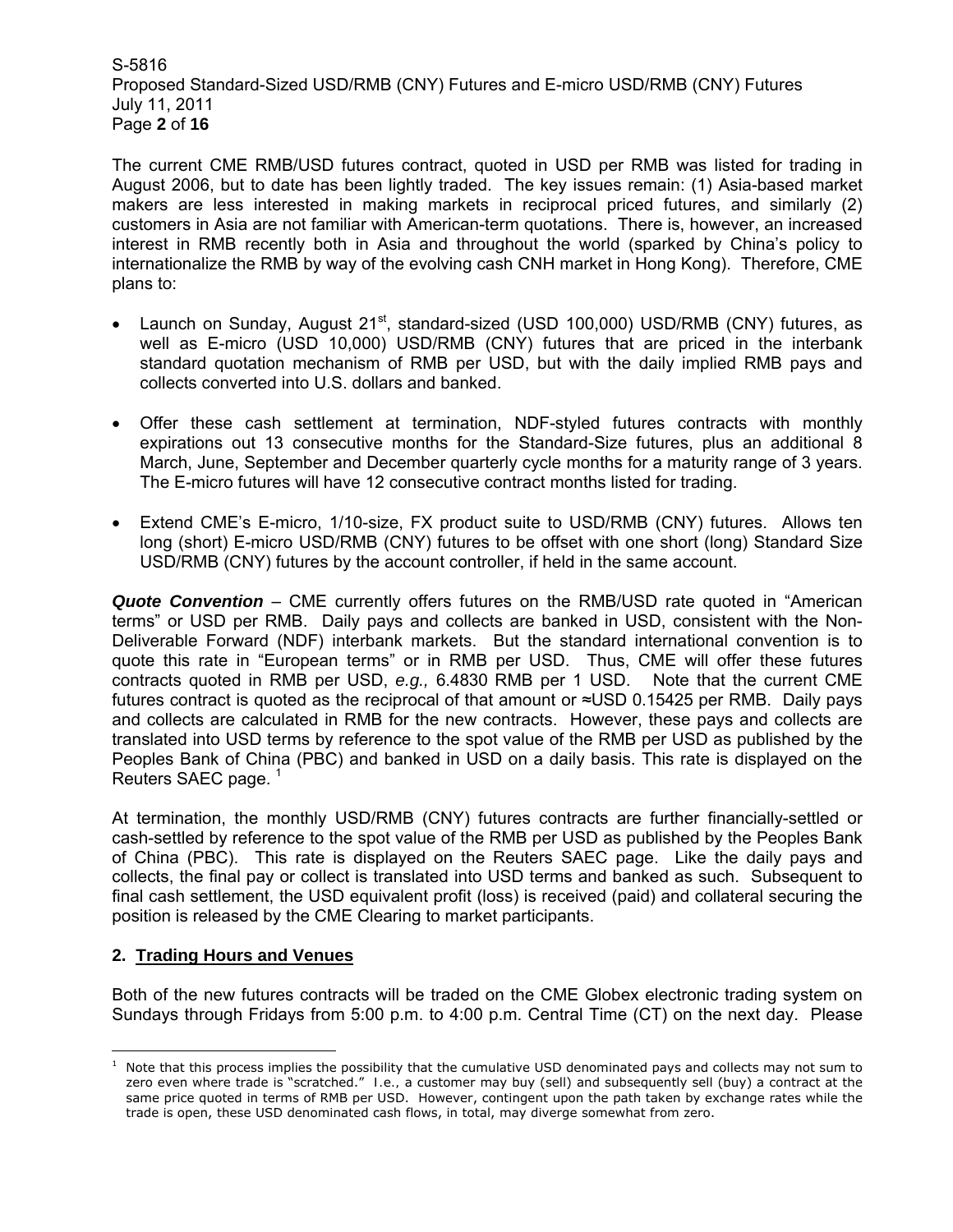S-5816 Proposed Standard-Sized USD/RMB (CNY) Futures and E-micro USD/RMB (CNY) Futures July 11, 2011 Page **3** of **16**

note that on Friday the CME Globex platform closes at 4:00 p.m. and reopens Sunday at 5:00 p.m. CT. Also, trade entry for the new futures contracts will be available on CME ClearPort. These hours are Sundays through Fridays**:** 5:00 p.m. – 4:15 p.m. CT on the next day with a 45–minute break each day beginning at 4:15 p.m. CT.

### **3. Membership Access / New Product Access Program**

Both the Standard Size U.S. Dollar / Chinese Renminbi (CNY) futures contracts and the E-micro U.S. Dollar / Chinese Renminbi (CNY) futures are allocated to the IMM Division. Also, according to CME Rule 194 – **NEW PRODUCT ACCESS PROGRAM**, the two new Chinese Renminbi futures contracts will be included in the Exchange's "New Product Access Program." One effect of this provision is that IOM and GEM members trading these products on CME Globex will be charged lessee clearing fee rates rather than out-of-division rates for a limited time.

If you have any questions, please call Lori Aldinger, Associate Director, Financial Product Development, at (312) 930-2337.

### **4. Initial Contract Months**

### **Standard Size USD/RMB (CNY) Futures**

Futures: Sep. 2011, Oct. 2011, Nov. 2011, Dec. 2011, Jan. 2012, Feb. 2012, Mar. 2012, Apr. 2012, May 2012, Jun. 2012, Jul. 2012, Aug. 2012, Sep. 2012 consecutive contract months, plus Dec. 2012, Mar. 2013, Jun. 2013, Sep. 2013, Dec. 2013, Mar. 2014, Jun. 2014 and Sep. 2014 quarterlies

Futures Calendar Spreads (Month = M1 through 13):

| M2 vs. M1:   | October 2011 vs. September 2011   |
|--------------|-----------------------------------|
| M3 vs. M1:   | November 2011 vs. September 2011  |
| M4 vs. M1:   | December 2011 vs. September 2011  |
| M7 vs. M1:   | March 2012 vs. September 2011     |
| M10 vs. M1:  | June 2012 vs. September 2011      |
| M13 vs. M1:  | September 2012 vs. September 2011 |
| M5 vs. M2:   | January 2012 vs. October 2011     |
| M6 vs. M3:   | February 2012 vs. November 2011   |
| M7 vs. M4:   | March 2012 vs. December 2011      |
| M8 vs. M5:   | April 2012 vs. January 2012       |
| M9 vs. M6:   | May 2012 vs. February 2012        |
| M10 vs. M7:  | June 2012 vs. March 2012          |
| M11 vs. M8:  | July 2012 vs. April 2012          |
| M12 vs. M9:  | August 2012 vs. May 2012          |
| M13 vs. M10: | September 2012 vs. June 2012      |

### **E-micro USD/RMB (CNY) Futures**

Futures: Sep. 2011, Oct. 2011, Nov. 2011, Dec. 2011, Jan. 2012, Feb. 2012, Mar. 2012, Apr. 2012, May 2012, Jun. 2012, Jul. 2012, Aug. 2012 consecutive contract months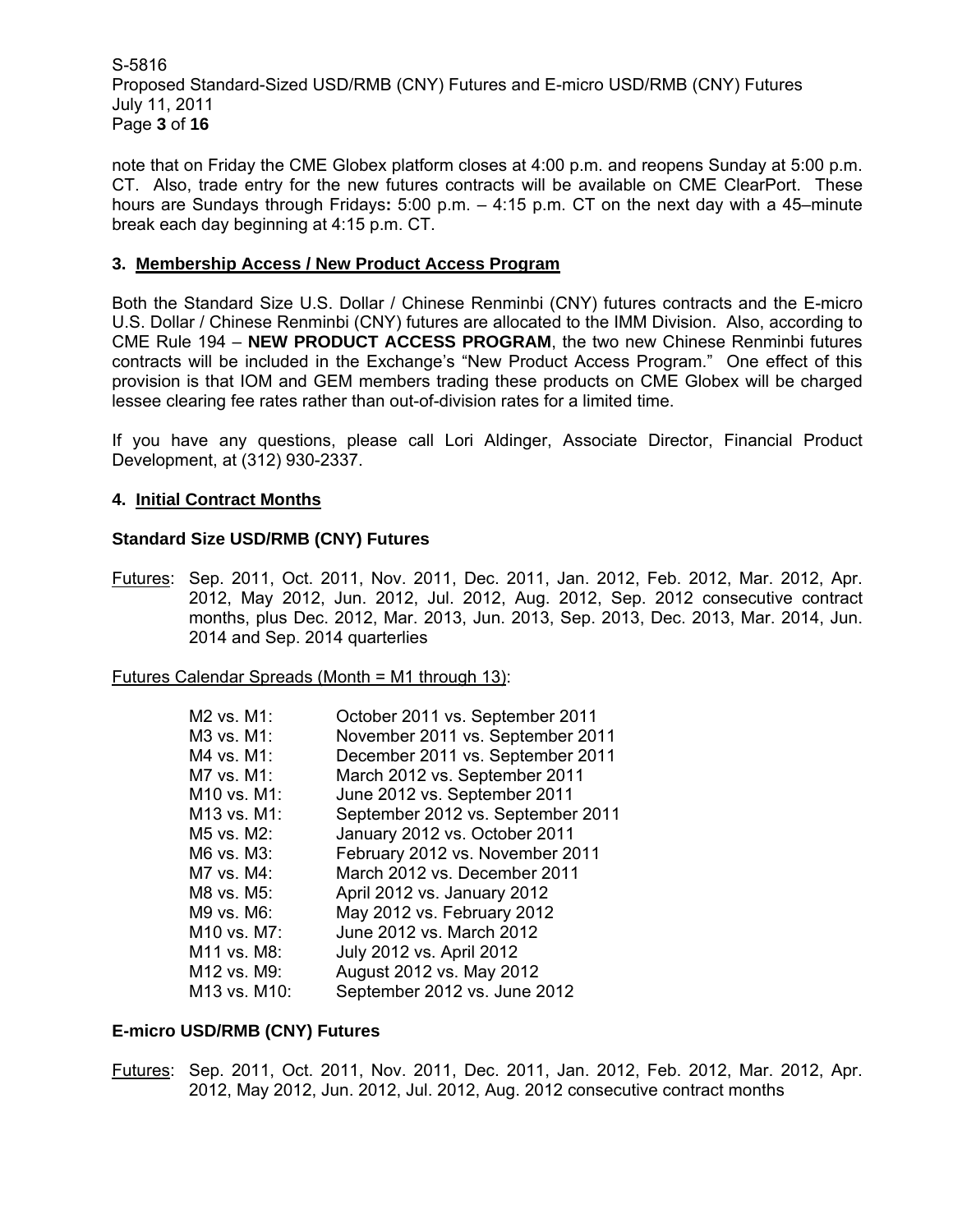S-5816 Proposed Standard-Sized USD/RMB (CNY) Futures and E-micro USD/RMB (CNY) Futures July 11, 2011 Page **4** of **16**

### Futures Calendar Spreads (Month = M1 through 12):

| October 2011 vs. September 2011  |
|----------------------------------|
| November 2011 vs. September 2011 |
| December 2011 vs. September 2011 |
| March 2012 vs. September 2011    |
| June 2012 vs. September 2011     |
| January 2012 vs. October 2011    |
| February 2012 vs. November 2011  |
| March 2012 vs. December 2011     |
| April 2012 vs. January 2012      |
| May 2012 vs. February 2012       |
| June 2012 vs. March 2012         |
| July 2012 vs. April 2012         |
| August 2012 vs. May 2012         |
|                                  |

### **5. Listing Procedures for Adding New USD/RMB (CNY) Futures Contract Listings**

**Standard Size USD/RMB (CNY) Futures:** 13 consecutive calendar months (Jan, Feb, Mar, Apr, May, Jun, etc.) plus 8 deferred March quarterly cycle contracts (Mar, Jun, Sep and Dec) will be listed for trading at all times. A new futures contract month, either the next consecutive calendar month or next March quarterly contract month not yet listed, will be added for trading on the business day following the termination of trading for the nearby analogous contract month.

**E-micro USD/RMB (CNY) Futures:** 12 consecutive calendar months (Jan, Feb, Mar, Apr, May, Jun, etc.) will be listed for trading at all times. A new futures contract month not yet listed, will be added for trading on the business day following the termination of trading for the nearby analogous contract month. The first and second parts of the following table, respectively, illustrate the Standard Size and E-micro USD/RMB (CNY) futures contract month listing procedures.

| Std. Size USD / RMB (CNY) Futures Contract Listing Procedures |                       |                                                                                            |                         |  |  |
|---------------------------------------------------------------|-----------------------|--------------------------------------------------------------------------------------------|-------------------------|--|--|
|                                                               | <b>Contract Month</b> | <b>Termination Date (Cash</b><br>Settlement Valuation Date) <sup>2</sup><br>(see footnote) | <b>No Delivery Date</b> |  |  |
| <b>Initial Futures Months</b>                                 | September 2011        | Tues. 9/20/11                                                                              | <b>NA</b>               |  |  |
|                                                               | October 2011          | Tues. 10/18/11                                                                             | <b>NA</b>               |  |  |
|                                                               | November 2011         | Tues. 11/15/11                                                                             | <b>NA</b>               |  |  |
|                                                               | December 2011         | Tues. 12/20/11                                                                             | <b>NA</b>               |  |  |
|                                                               | January 2012          | Tues. 1/17/12                                                                              | <b>NA</b>               |  |  |
|                                                               | February 2012         | Tues. 2/14/12                                                                              | <b>NA</b>               |  |  |
|                                                               | <b>March 2012</b>     | Tues. 3/20/12                                                                              | <b>NA</b>               |  |  |
|                                                               | April 2012            | Tues. 4/17/12                                                                              | <b>NA</b>               |  |  |
|                                                               | May 2012              | Tues. 5/15/12                                                                              | <b>NA</b>               |  |  |
|                                                               | June 2012             | Tues. 6/19/12                                                                              | <b>NA</b>               |  |  |
|                                                               | <b>July 2012</b>      | Tues. 7/17/12                                                                              | <b>NA</b>               |  |  |

 $\overline{a}$ 2 Termination dates provided are relative to the Beijing/Shanghai time zone. Please note that relative to the Chicago time zone, CME RMB futures contract termination of trading dates are the preceding business day, usually Monday evening.

<sup>\*\*</sup>Subject to change pending release of Chinese bank holidays in 2013 and 2014.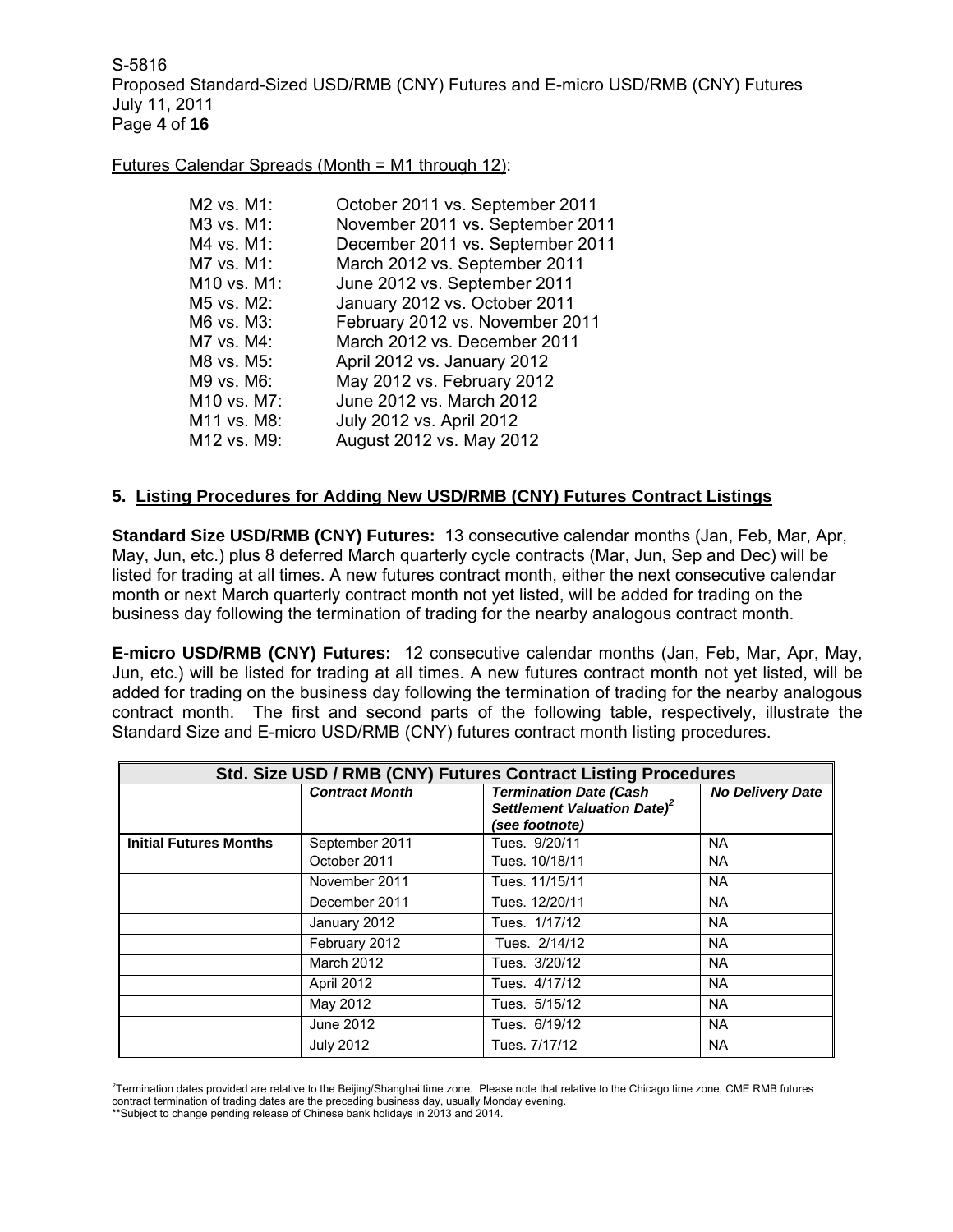### S-5816 Proposed Standard-Sized USD/RMB (CNY) Futures and E-micro USD/RMB (CNY) Futures July 11, 2011 Page **5** of **16**

|                                                                                                                                                                                     | August 2012       | Tues. 8/14/12    | <b>NA</b> |
|-------------------------------------------------------------------------------------------------------------------------------------------------------------------------------------|-------------------|------------------|-----------|
|                                                                                                                                                                                     | September 2012    | Tues. 9/18/12    | <b>NA</b> |
|                                                                                                                                                                                     | December 2012     | Tues. 12/18/12   | <b>NA</b> |
|                                                                                                                                                                                     | <b>March 2013</b> | Tues. 3/19/13**  | <b>NA</b> |
|                                                                                                                                                                                     | June 2013         | Tues. 6/18/13**  | <b>NA</b> |
|                                                                                                                                                                                     | September 2013    | Tues. 9/17/13**  | <b>NA</b> |
|                                                                                                                                                                                     | December 2013     | Tues. 12/17/13** | <b>NA</b> |
|                                                                                                                                                                                     | March 2014        | Tues. 3/18/14**  | <b>NA</b> |
|                                                                                                                                                                                     | June 2014         | Tues. 6/17/14**  | <b>NA</b> |
|                                                                                                                                                                                     | September 2014    | Tues. 9/16/14**  | NA.       |
| <b>New Monthly Futures</b><br><b>Added for Trading on</b><br><b>Wednesday, September</b><br>21, 2011, the Day<br><b>Following Termination</b><br>of Nearby Contract.                | October 2012      | Tues. 10/16/12   | <b>NA</b> |
| <b>New Monthly Futures</b><br><b>Added for Trading on</b><br>Wednesday, October 19,<br>2011, the Day Following<br><b>Termination of Nearby</b><br>Contract, Etc.                    | November 2012     | Tues. 11/20/12   | <b>NA</b> |
| <b>New March Quarterly</b><br><b>Futures Added for</b><br>Trading on Wednesday,<br>November 16, 2011, the<br><b>Day Following</b><br><b>Termination of Nearby</b><br>Contract, Etc. | December 2014     | Tues. 12/16/14** | <b>NA</b> |
|                                                                                                                                                                                     |                   |                  |           |

# **E-Micro USD / RMB (CNY) Futures Contract Listing Procedures**

|                               | <b>Contract Month</b> | <b>Termination Date (Cash</b><br>Settlement Valuation Date) <sup>3</sup><br>(see footnote) | <b>No Delivery Date</b> |
|-------------------------------|-----------------------|--------------------------------------------------------------------------------------------|-------------------------|
| <b>Initial Futures Months</b> | September 2011        | Tues. 9/20/11                                                                              | <b>NA</b>               |
|                               | October 2011          | Tues. 10/18/11                                                                             | <b>NA</b>               |
|                               | November 2011         | Tues. 11/15/11                                                                             | <b>NA</b>               |
|                               | December 2011         | Tues. 12/20/11                                                                             | <b>NA</b>               |
|                               | January 2012          | Tues. 1/17/12                                                                              | <b>NA</b>               |
|                               | February 2012         | Fri. 2/14/12                                                                               | <b>NA</b>               |
|                               | March 2012            | Tues. 3/20/12                                                                              | <b>NA</b>               |
|                               | April 2012            | Tues. 4/17/12                                                                              | <b>NA</b>               |
|                               | May 2012              | Tues. 5/15/12                                                                              | <b>NA</b>               |
|                               | June 2012             | Tues. 6/19/12                                                                              | <b>NA</b>               |
|                               | <b>July 2012</b>      | Tues. 7/17/12                                                                              | <b>NA</b>               |
|                               | August 2012           | Tues. 8/14/12                                                                              | <b>NA</b>               |
|                               |                       |                                                                                            |                         |

<sup>&</sup>lt;sup>3</sup>Termination dates provided are relative to the Beijing/Shanghai time zone. Please note that relative to the Chicago time zone, CME RMB futures contract termination of trading dates are the preceding business day, usually Monday evening.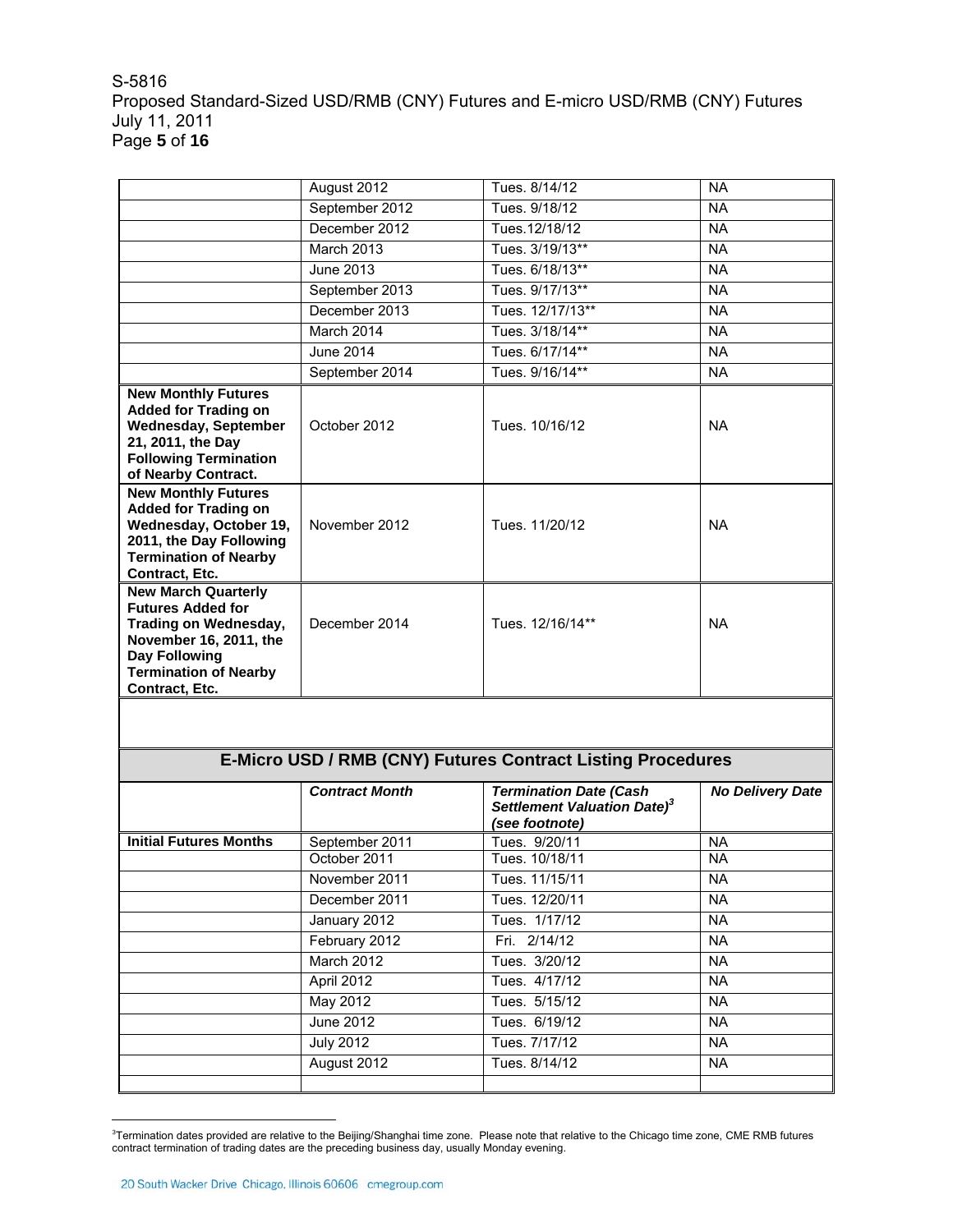S-5816 Proposed Standard-Sized USD/RMB (CNY) Futures and E-micro USD/RMB (CNY) Futures July 11, 2011 Page **6** of **16**

| <b>New March Quarterly</b><br><b>Futures Added for</b><br>Trading on Wednesday,<br>September 21, 2011, the<br><b>Day Following</b><br><b>Termination of Nearby</b><br>Contract, Etc. | September 2012 | Tues. 9/18/12  | <b>NA</b> |
|--------------------------------------------------------------------------------------------------------------------------------------------------------------------------------------|----------------|----------------|-----------|
| <b>New Monthly Futures</b><br><b>Added for Trading on</b><br>Wednesday, October 19,<br>2011, the Day Following<br><b>Termination of Nearby</b><br>Contract.                          | October 2012   | Tues. 10/16/12 | NA.       |
| <b>New Monthly Futures</b><br><b>Added for Trading on</b><br><b>Wednesday, November</b><br>16, 2011, the Day<br><b>Following Termination</b><br>of Nearby Contract, Etc.             | November 2012  | Tues. 11/20/12 | <b>NA</b> |

If you have any questions, please contact Steve Youngren, Associate Director, Financial Product Development at (312) 930-4583.

### **6. Termination of Trading Schedule for New USD/RMB (CNY) Futures Same as Current RMB/USD Futures Contracts**

The Standard Size and E-micro USD/RMB (CNY) futures contracts terminate trading at 9:00 a.m. Beijing time on the first Beijing business day immediately preceding the third Wednesday of the contract month. This time in Beijing usually corresponds to 7:00 p.m. Central Time (CT) in the winter and 8:00 p.m. CT in summer on the Monday evening before the third Wednesday of the contract month. Please note that these termination dates and times for the two new futures contracts occur approximately 15 minutes before the determination and publication of the spot rate used for final settlement. These are the same termination times and dates as the current RMB/USD futures contracts. At the time of launching CME's original RMB/USD futures and options contracts, the People's Bank of China (PBC) State Administration of Foreign Exchange (SAFE) confirmed the Exchange's understanding from an original document published only in Chinese that the following describes the PBC/ SAFE/ China Foreign Exchange Trade System (CFETS) daily-determined RMB vs. USD exchange rate calculations. These calculations are used for cash settlement at termination of (1) OTC non-deliverable forward (NDF) USD/CNY transactions, (2) existing CME Chinese Renminbi / U.S. Dollar (RMB/USD) futures contracts, and (3) the new Standard Size and E-micro USD/RMB (CNY) futures.

### **People's Bank of China Announcement No. 1, 2006, Regarding Further Improving Interbank Spot Foreign Exchange Market (excerpts)**

1) Beginning on January 4, 2006, People's Bank of China authorizes the China Foreign Exchange Trade System (CFETS) to post, on each trading day at 9:15 a.m., the day's midmarket rate of the Renminbi vs. US Dollar, the Euro, Japanese Yen, and Hong Kong Dollar, to serve as the mid-rate of the spot foreign exchange trading in the inter-bank market on that day (for both OTC and brokered transactions.)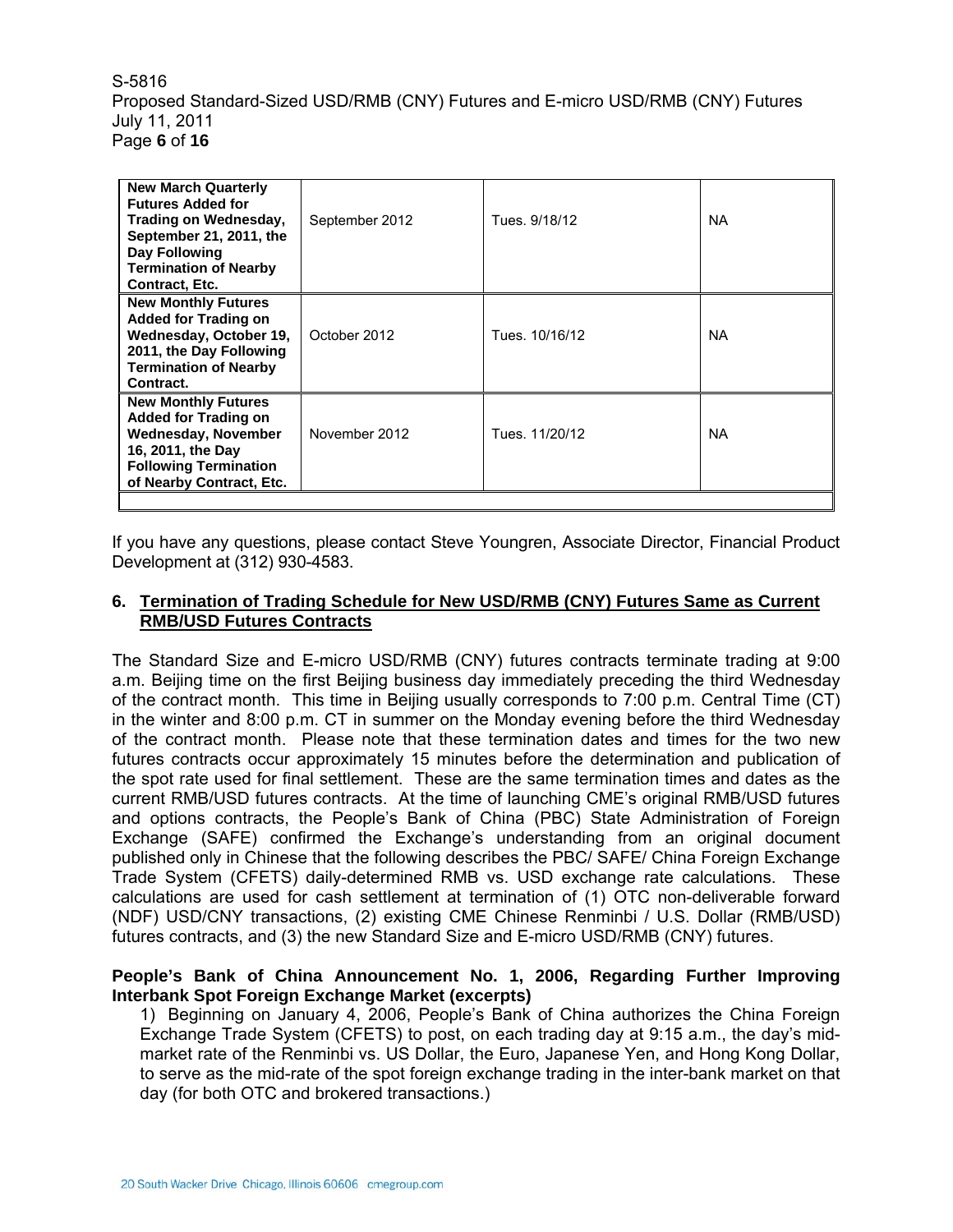S-5816 Proposed Standard-Sized USD/RMB (CNY) Futures and E-micro USD/RMB (CNY) Futures July 11, 2011 Page **7** of **16**

2) Following the introduction of OTC trading, the determination of the mid-rate of RMB vs. USD shall be modified from the last closing price of brokered transactions to the following: prior to the opening of trading in the inter-bank foreign exchange market, CFETS shall poll all market makers in the inter-bank foreign exchange market for a spot price of RMB vs. USD. After discarding the highest and the lowest rate, the weighted average of the remaining rates shall be deemed the mid-market rate, with the weights determined by CFETS based on the respondent's trading volume as well as other pertinent factors.

3) The mid-market rate for RMB vs. the Euro, Japanese Yen and the Hong Kong Dollar shall be determined by CFETS based on the mid-market rate of RMB vs. USD for the day and the 9:00 a.m. exchange rate of the Euro, Japanese Yen and the Hong Kong Dollar vs. the USD in the international foreign exchange market.

Based upon this information, the Exchange set the futures contract termination of trading to "9:00 a.m. Beijing time on the first Beijing business day preceding" (usually Tuesday) the third Wednesday of the contract month to align the termination of trading to precede by 15 minutes the time of issuance of the settlement rate at 9:15 a.m. by the People's Bank of China (Reuters SAEC page displays the rate at about this time). $4$  Please note that the PBC RMB rates published at 9:15 a.m. Beijing time represent theoretical settlement in two business days. The two tables preceding this section provide termination of trading dates for new Standard Size and E-micro USD/RMB (CNY) futures contracts assuming the Beijing, China time zone.

If you have any questions, please contact Steve Youngren, Associate Director, Financial Product Development at (312) 930-4583.

### **7. Cash Settlement Procedures at Termination**

Cash settlements of the futures contracts are based on the same rates utilized by the over-thecounter (OTC) non-deliverable forward (NDF) foreign exchange market. As noted above, the People's Bank of China (PBC) has authorized the China Foreign Exchange Trade System (CFETS) to calculate daily the volume-weighted, mid-market rate of Chinese Renminbi vs. U.S. Dollar, the Euro, Japanese Yen, and Hong Kong Dollar, to serve as the mid-rate of the spot foreign exchange trading in the inter-bank market on that day (for both OTC and brokered transactions.) These rates are released and published on the Reuters page "SAEC" at approximately 9:15 a.m. Beijing time (7:15 p.m. Central Standard Time in winter and 8:15 p.m. Central Daylight Time in summer). The rates that are the final settlement basis for the current CME RMB versus the U.S. dollar, Euro and Japanese yen contracts, respectively, appear on the Reuters "SAEC" page to the right of the symbols "USDCNY=", "EURCNY=" and "JPYCNY=." The SAEC RMB per USD rate is also the final settlement rate for the new CME Standard Size and E-micro USD/RMB (CNY) futures contracts. The SAEC published rates represent the number of Chinese renminbi per unit of foreign currency, except for "JPYCNY=", where it is number of RMB per 100 Japanese yen. The SAEC RMB rates versus other currencies represent spot market value in two business days from the trade date as conducted on the China Foreign Exchange Trading System (CFETS), the electronic interbank foreign exchange trading system in China.

 4 Please note that in terms of Chicago times, the termination of trading times are either 7:00 p.m. CST in winter or 8:00 p.m. CDT on Monday evening in Chicago, which is 9:00 a.m. Beijing time on Tuesday, the first Beijing business day preceding third Wednesday. The PBC RMB rates are published 15 minutes later at 7:15 p.m. CST or 8:15 p.m. CDT, which is 9:15 a.m. Beijing time.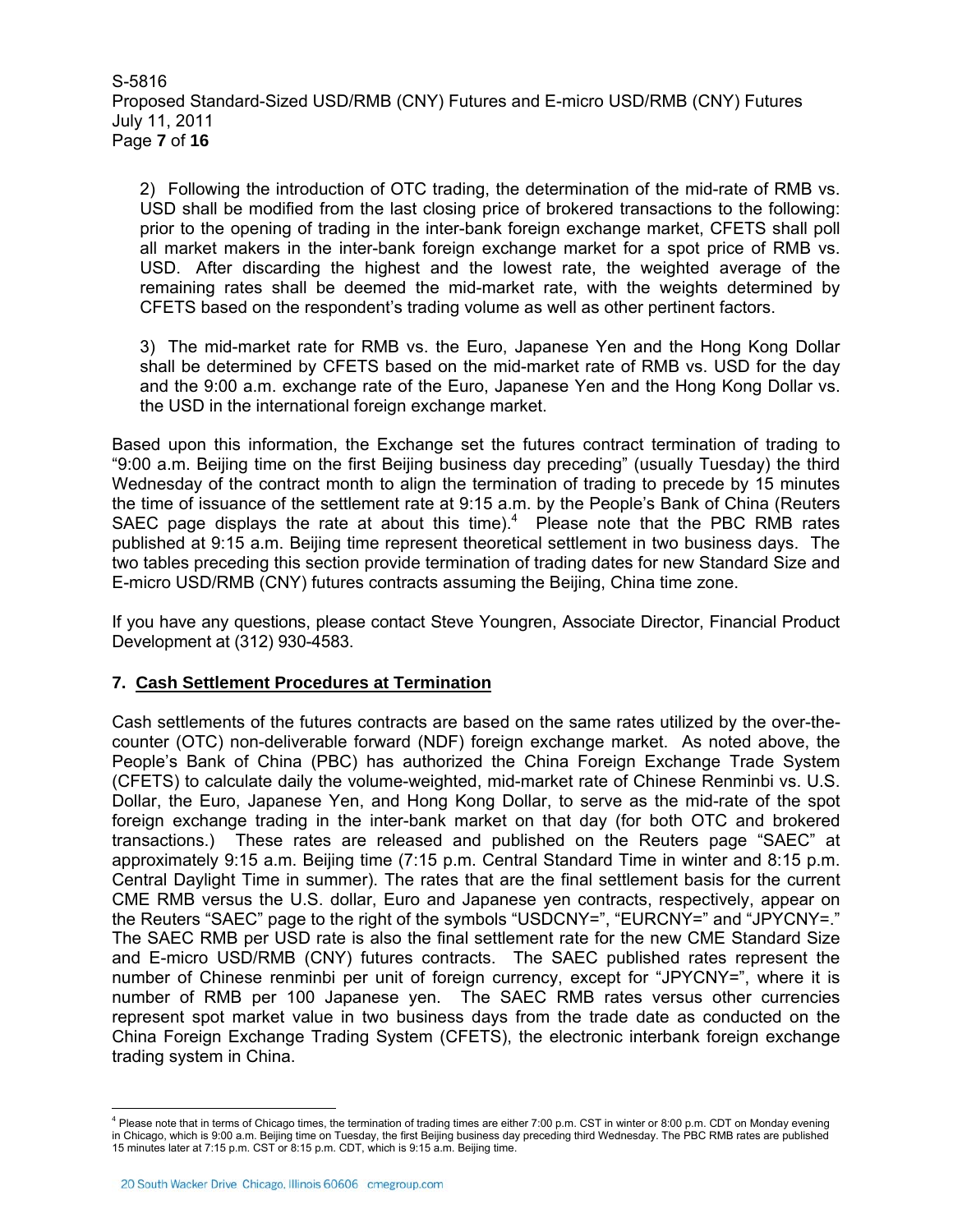S-5816 Proposed Standard-Sized USD/RMB (CNY) Futures and E-micro USD/RMB (CNY) Futures July 11, 2011 Page **8** of **16**

On the business day following the termination of trading day, CME Clearing will mark all open positions in the two new Standard Size and E-micro USD/RMB (CNY) futures to the SAEC RMB per USD rate published on the termination date. CME Clearing calculates one last mark to market in notional RMB from the previous day's settlement price and converts the difference into U.S. dollars by dividing by the Final Settlement Price (SAEC RMB rate). These U.S. dollar differences are then banked for all market participants with open positions at termination. Also, CME Clearing will mark all open positions in the current RMB/USD, RMB/EUR and RMB/JPY futures contracts to the reciprocals of the appropriate SAEC published rates, rounded according to provisions in the individual contract chapters (i.e., Final Settlement Prices). These final mark to market debits or credits to the Final Settlement Prices are already valued in U.S. dollars due to the reciprocal pricing for these three contracts.

If you have any questions, please contact Steve Youngren, Associate Director, Financial Product Development at (312) 930-4583.

### **8. Reportable Position Levels and Underlying Cash Instrument for a USD / RMB (CNY) Futures EFRP**

For purposes of Rule 817 – REPORTS OF LARGE POSITIONS, the minimum level at which positions must be reported to the Exchange is 25 contracts for the new Standard Size USD/RMB (CNY) futures contracts and 250 contracts for the new E-micro USD/RMB (CNY) futures contracts.

Execution of exchange of futures for physicals (EFP) will be subject to the same guidelines and documentation requirements currently governing these transactions in the current RMB/USD futures and other Exchange FX futures contracts. Transitory EFP's in the Standard Size and Emicro USD/RMB (CNY) futures should comply with the requirements for these transactions as spelled out in Market Regulation Advisory Notice, RA1006-5, Exchange for Related Positions. Please see the following link for further detail: http://www.cmegroup.com/rulebook/files/RA1006-5.pdf. If you have any questions, please call Shelley Spaner, Market Surveillance, at (312) 341-7051.

### **9. Block Trading**

Block trading is allowed in the Standard Size USD/RMB futures contracts at a minimum threshold of 50 contracts. Block trading of E-micro USD/RMB futures is not allowed.

If you have any questions, please call Lori Aldinger, Associate Director, Financial Product Development, at (312) 930-2337.

### **10. CME Globex Error Trade Policy**

The standard CME Globex error trade policy for CME foreign exchange futures will apply to the two new USD/RMB futures. This includes a no bust range of "40 ticks or less" which is currently applicable for all foreign currency futures.

If you have any questions, please contact the CME Globex Control Center at (312) 456-2391.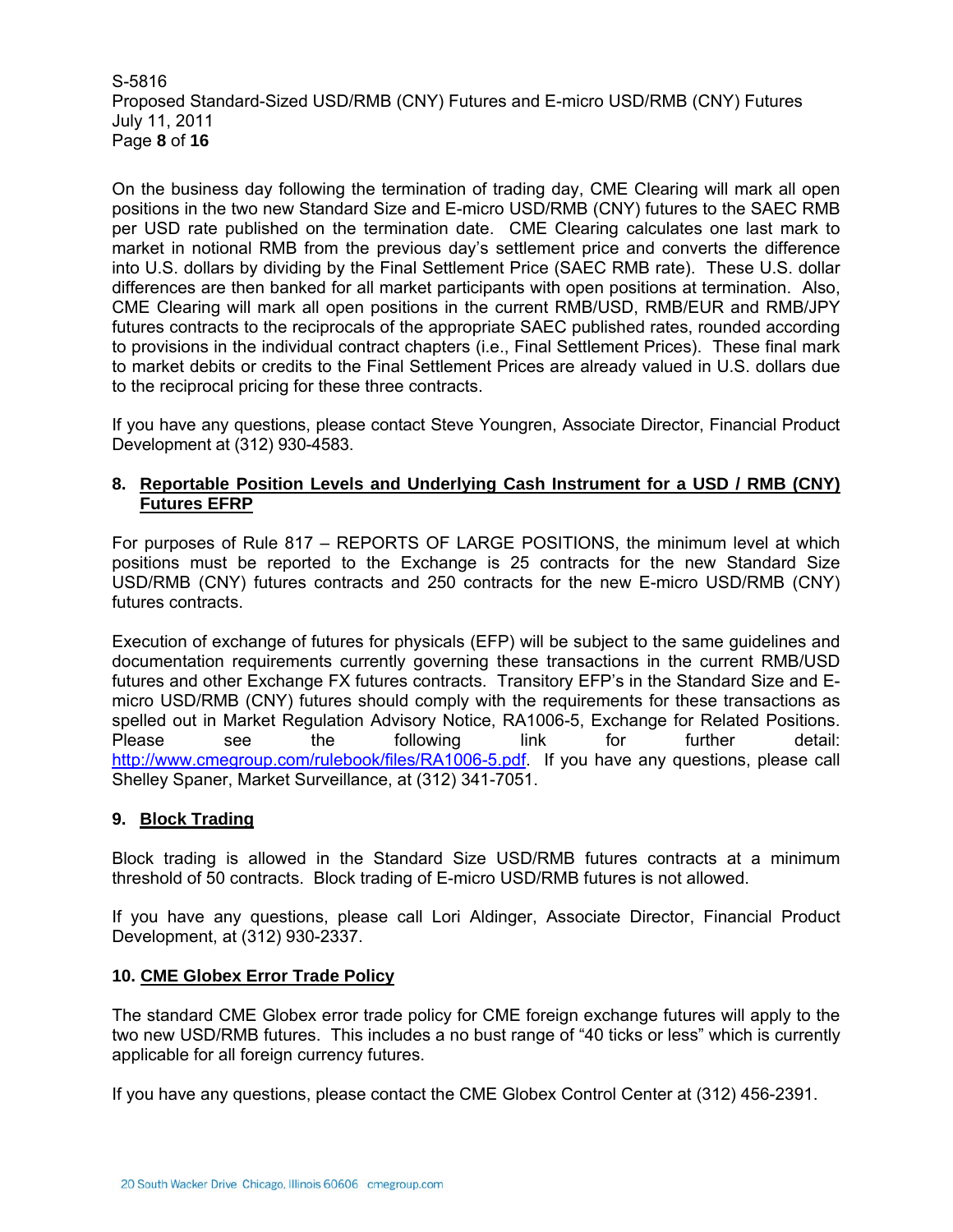S-5816 Proposed Standard-Sized USD/RMB (CNY) Futures and E-micro USD/RMB (CNY) Futures July 11, 2011 Page **9** of **16**

### **11. CME Globex Price Bands**

As with our existing currency contracts, there are no price limits for CME Globex trading of CME FX futures and options contracts. However, for CME Globex trading, automated price banding prevents execution of orders at prices falling outside of 60 ticks for outright trades and 5 ticks for spread trades from the last sale, best bid or best offer. Price banding prevents the entry of limit orders more than a pre-determined amount above the last price in the case of bids and more than the same pre-determined amount below the last price in the case of offers. The band "shadows" the currency futures price as it reacts to new transaction prices, higher bids and lower offers. The CME Globex bands minimize inadvertent price entries into CME Globex.

If you have any questions, please contact the CME Globex Control Center at (312) 456-2391.

### **12. Contract Specifications Summary and CME Rulebook Contract Terms Appendices**

A contract terms factsheet and two CME Rulebook chapters for the new products follow, respectively, as Appendices 1 through 3. Then, Appendix 4 contains appropriate amendments to the CME Rulebook Chapter 5 Interpretations section, which highlights the Position Accountability & Position Limits and Reportable Levels table. Appendix 5 is the amendment to CME Rule 855 - OFFSETTING DIFFERENT SIZED FUTURES POSITIONS to allow the account controller within the same account to offset 10 long (short) E-micro USD/RMB (CNY) futures with 1 short (long) Standard Size USD/RMB (CNY) futures contract.

If you have any questions, please contact either KC Lam, Director & Head of FX Asia (email: KC.Lam@cmegroup.com or 65-6593-5561) or Steve Youngren, Associate Director, Research & Product Development (email: Steve.Youngren@cmegroup.com or ph: 312-930-4583).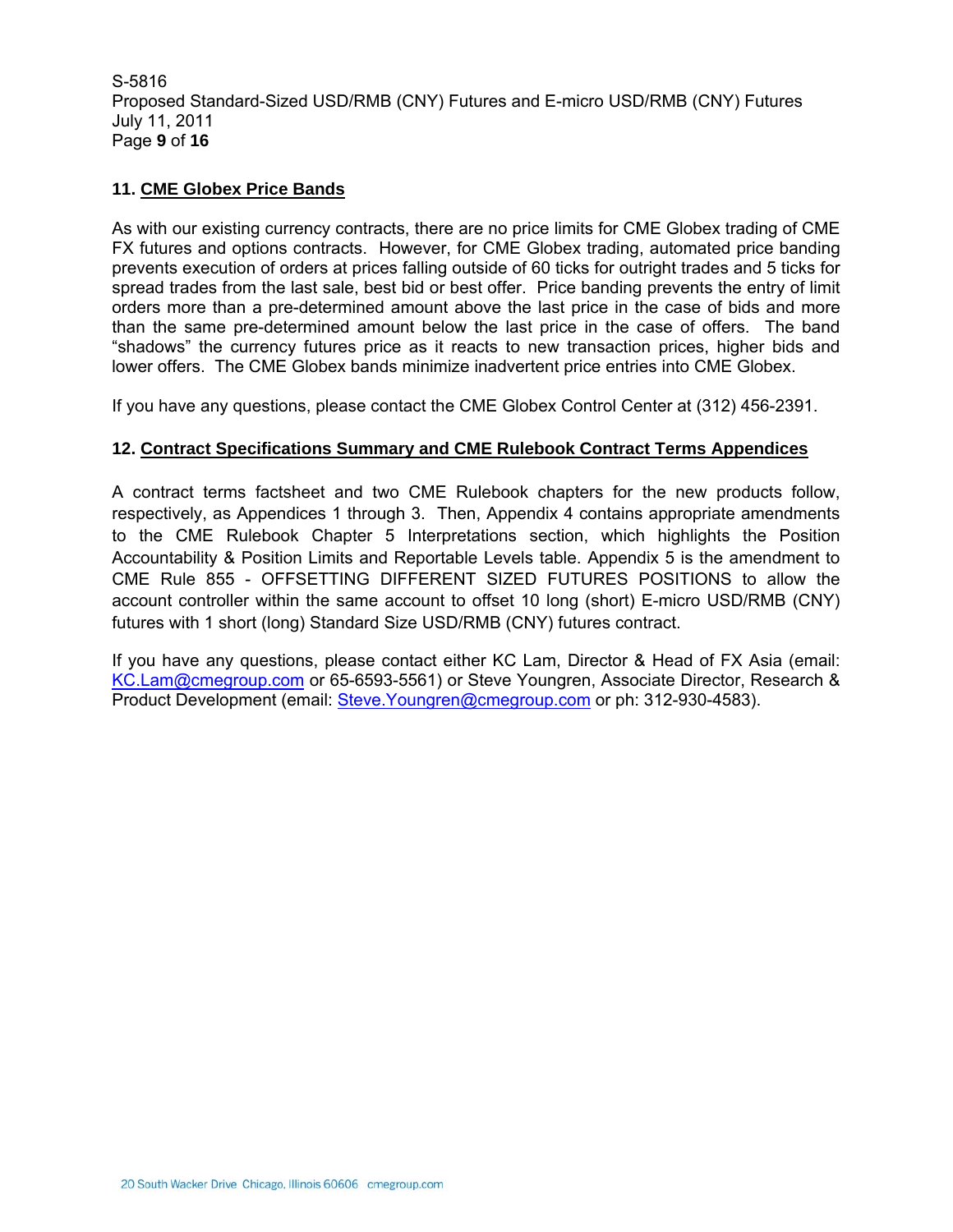### Appendix 1

## **Standard and E-micro USD/RMB (CNY) Futures**

|                                                                      | <b>Standard USD/RMB (CNY)Futures</b>                                                                                                                                                                                                                                                                                                                                                                                                                                                                                                                                                                                                                                                                                                                                                                                                                                                                                                                                                | E-micro USD/RMB (CNY) Futures                                                                                                                       |  |  |  |
|----------------------------------------------------------------------|-------------------------------------------------------------------------------------------------------------------------------------------------------------------------------------------------------------------------------------------------------------------------------------------------------------------------------------------------------------------------------------------------------------------------------------------------------------------------------------------------------------------------------------------------------------------------------------------------------------------------------------------------------------------------------------------------------------------------------------------------------------------------------------------------------------------------------------------------------------------------------------------------------------------------------------------------------------------------------------|-----------------------------------------------------------------------------------------------------------------------------------------------------|--|--|--|
| <b>Contract Size</b>                                                 | "Standard" Futures based on<br>100,000 USD (≈ RMB 648,300);                                                                                                                                                                                                                                                                                                                                                                                                                                                                                                                                                                                                                                                                                                                                                                                                                                                                                                                         | E-micro Futures based on<br>10,000 USD (≈ RMB 64,830)                                                                                               |  |  |  |
| <b>Tick Size</b>                                                     | "Standard" Contract: Outrights quoted<br>in $0.0010$ RMB per USD = 100 RMB<br>( $\approx$ USD \$15.42) per contract; calendar<br>spreads quoted in 0.0005 RMB per USD<br>$=$ 50 RMB ( $\approx$ USD \$7.71) per contract                                                                                                                                                                                                                                                                                                                                                                                                                                                                                                                                                                                                                                                                                                                                                            | E-micro Contract: Outrights quoted in<br>$0.0010$ RMB per USD = 10 RMB<br>$(\approx$ USD \$1.54) per contract                                       |  |  |  |
| <b>RMB-</b><br><b>Denominated</b>                                    | Daily pays and collects calculated in RMB but translated into<br>USD by reference to daily PBC fixing rate, and banked in USD*                                                                                                                                                                                                                                                                                                                                                                                                                                                                                                                                                                                                                                                                                                                                                                                                                                                      |                                                                                                                                                     |  |  |  |
| <b>CME Globex®</b><br><b>Trading Hours</b>                           | Sundays through Fridays: 5:00 p.m.-4:00 p.m. (Central Time, CT) the next day. On<br>Friday CME Globex <sup>®</sup> platform closes at 4:00 p.m. and reopens Sunday at 5:00 p.m.                                                                                                                                                                                                                                                                                                                                                                                                                                                                                                                                                                                                                                                                                                                                                                                                     |                                                                                                                                                     |  |  |  |
| <b>CME ClearPort®</b><br><b>Trading Hours</b>                        |                                                                                                                                                                                                                                                                                                                                                                                                                                                                                                                                                                                                                                                                                                                                                                                                                                                                                                                                                                                     | Sundays through Fridays: 5:00 p.m. - 4:15 p.m. CT) the next day with a 45-<br>minute break each day beginning at 4:15 p.m. CT                       |  |  |  |
| <b>Months</b>                                                        | Standard: 13 consecutive calendar<br>months (Jan, Feb, Mar, Apr, May, Jun,<br>Jul, Aug, Sep, Oct, Nov, Dec) plus 8<br>March quarterly months (3-year<br>maturity range)                                                                                                                                                                                                                                                                                                                                                                                                                                                                                                                                                                                                                                                                                                                                                                                                             | E-micro: 12 consecutive calendar<br>months (Jan, Feb, Mar, Apr, May, Jun,<br>Jul, Aug, Sep, Oct, Nov, Dec)                                          |  |  |  |
| <b>Last Trading Day</b>                                              |                                                                                                                                                                                                                                                                                                                                                                                                                                                                                                                                                                                                                                                                                                                                                                                                                                                                                                                                                                                     | Trading ceases at 9:00 am Beijing time on 1 <sup>st</sup> Beijing business day immediately<br>preceding 3 <sup>rd</sup> Wednesday of contract month |  |  |  |
| <b>NDF-Style Cash</b><br><b>Settlement</b>                           | Final Settlement Price (FSP) at "Chinese renminbi per U.S. dollar" fixing rate<br>published by PBC at 9:15 am Beijing time on Reuters SAEC page opposite<br>"USDCNY="                                                                                                                                                                                                                                                                                                                                                                                                                                                                                                                                                                                                                                                                                                                                                                                                               |                                                                                                                                                     |  |  |  |
| <b>Position Limits /</b><br><b>Position</b><br><b>Accountability</b> | USD/RMB (CNY) futures & options converted to notional equivalents of 6,000 CME<br>full-sized RMB/USD futures & options contracts (=6 billion RMB) for Position<br>Accountability trigger level; and no more than 2,000 full-sized RMB/USD futures &<br>options contracts (=2 billion RMB) for Position Limit in the spot month on or after the<br>day one week prior to the termination of trading day.**<br>Positions for the same account holder will be aggregated across standard-sized and<br>E-micros futures and options with 10 E-micros equaling 1 standard-sized contract.<br>**For example, if the appropriate RMB per USD rate is 6.4830 RMB per USD ("prior day's<br>Regular Trading Hours settlement"), then one 100,000 USD standard futures contract would<br>count as 648,300 RMB against the PA trigger level of 6 billion RMB. Similarly, one 10,000 USD<br>E-micro futures contract would count as 64,830 RMB against the 2 billion RMB Spot Position<br>Limit. |                                                                                                                                                     |  |  |  |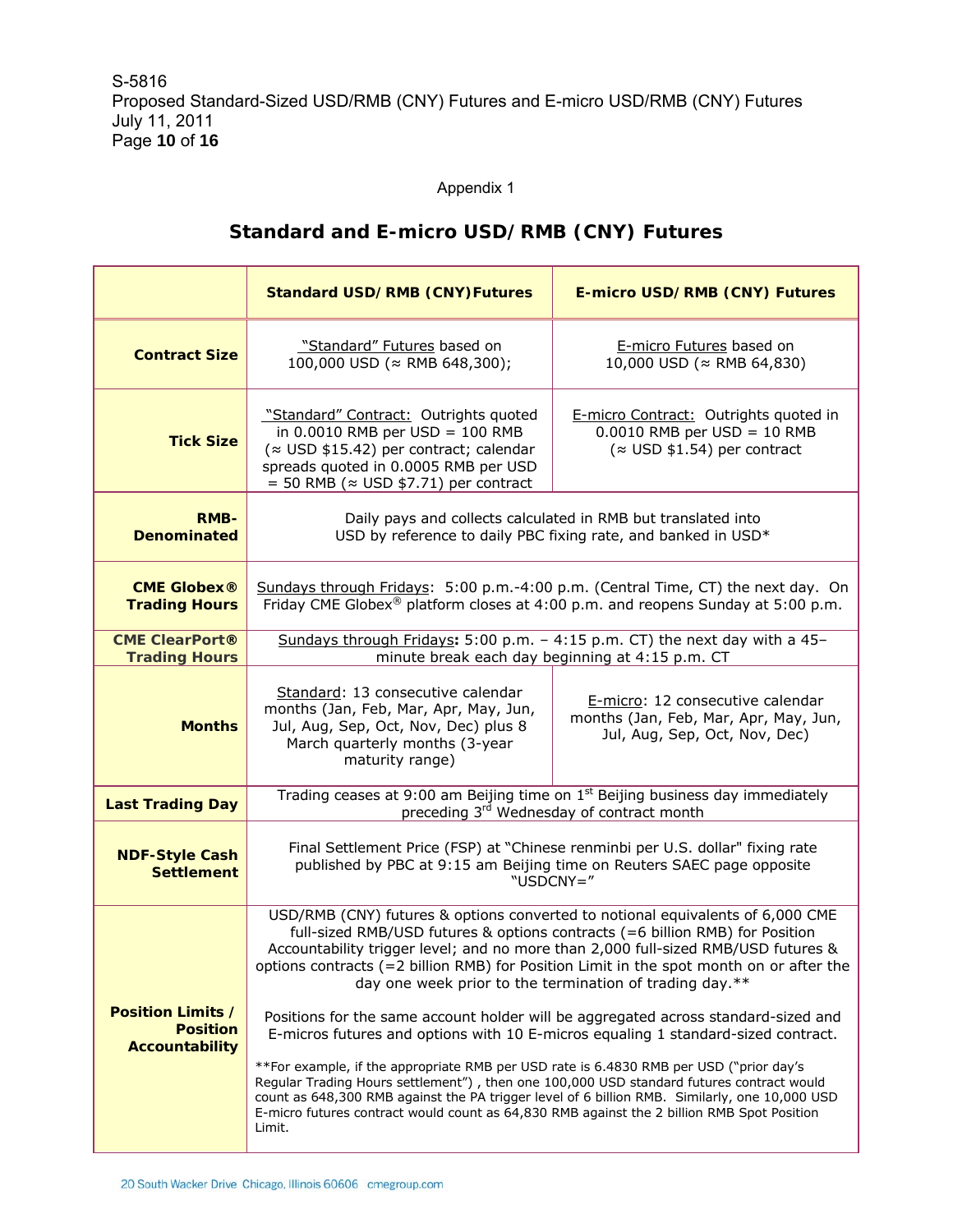S-5816 Proposed Standard-Sized USD/RMB (CNY) Futures and E-micro USD/RMB (CNY) Futures July 11, 2011 Page **11** of **16**

| <b>Continued from</b><br>page 10                                         | <b>Standard USD/RMB (CNY)Futures</b>                                                                                                                                                            | <b>E-micro USD/RMB (CNY) Futures</b> |  |  |  |
|--------------------------------------------------------------------------|-------------------------------------------------------------------------------------------------------------------------------------------------------------------------------------------------|--------------------------------------|--|--|--|
| Offset of<br>Std vs. E-micro<br>USD/RMB<br>(CNY)Futures<br>(Fungibility) | 10 long (short) E-micro USD/RMB (CNY) futures may be offset with 1 short (long) Standard<br>Size USD/RMB (CNY) futures, if held in the same account and authorized by the account<br>controller |                                      |  |  |  |
| <b>CME Globex Error</b><br><b>Trade Policy</b>                           | 40 ticks or less "no bust range"                                                                                                                                                                |                                      |  |  |  |
| <b>CME Globex Price</b><br>Banding <sup>5</sup>                          | 60 ticks for outright trades,<br>5 ticks for spread trades                                                                                                                                      |                                      |  |  |  |
| <b>Block Trade</b><br><b>Minimum</b><br><b>Threshold</b>                 | Standard: 50 contracts                                                                                                                                                                          | E-micro: Not applicable              |  |  |  |
| <b>EFRP Eligibility</b>                                                  | Yes                                                                                                                                                                                             |                                      |  |  |  |
| <b>Reportable</b><br><b>Positions</b>                                    | Standard: 25 contracts                                                                                                                                                                          | E-micro: 250 contracts               |  |  |  |
| <b>CME Globex</b><br>Codes                                               | Standard: CNY                                                                                                                                                                                   | E-micro: MNY                         |  |  |  |

\* Note that this process implies the possibility that the cumulative USD denominated pays and collects may not sum to zero even where trade is "scratched." *I.e.,* a customer may buy (sell) and subsequently sell (buy) a contract at the same price quoted in terms of RMB per USD. However, contingent upon the path taken by exchange rates while the trade is open, these USD denominated cash flows, in total, may diverge somewhat from zero.

 5 For CME Globex trading, automated price banding prevents execution of orders at prices falling outside of 60 ticks for outright trades and 5 ticks for spread trades from the last sale, best bid or best offer. Price banding prevents the entry of limit orders more than a pre-determined amount above the last price in the case of bids and more than the same pre-determined amount below the last price in the case of offers. The band "shadows" the currency futures price as it reacts to new transaction prices, higher bids and lower offers.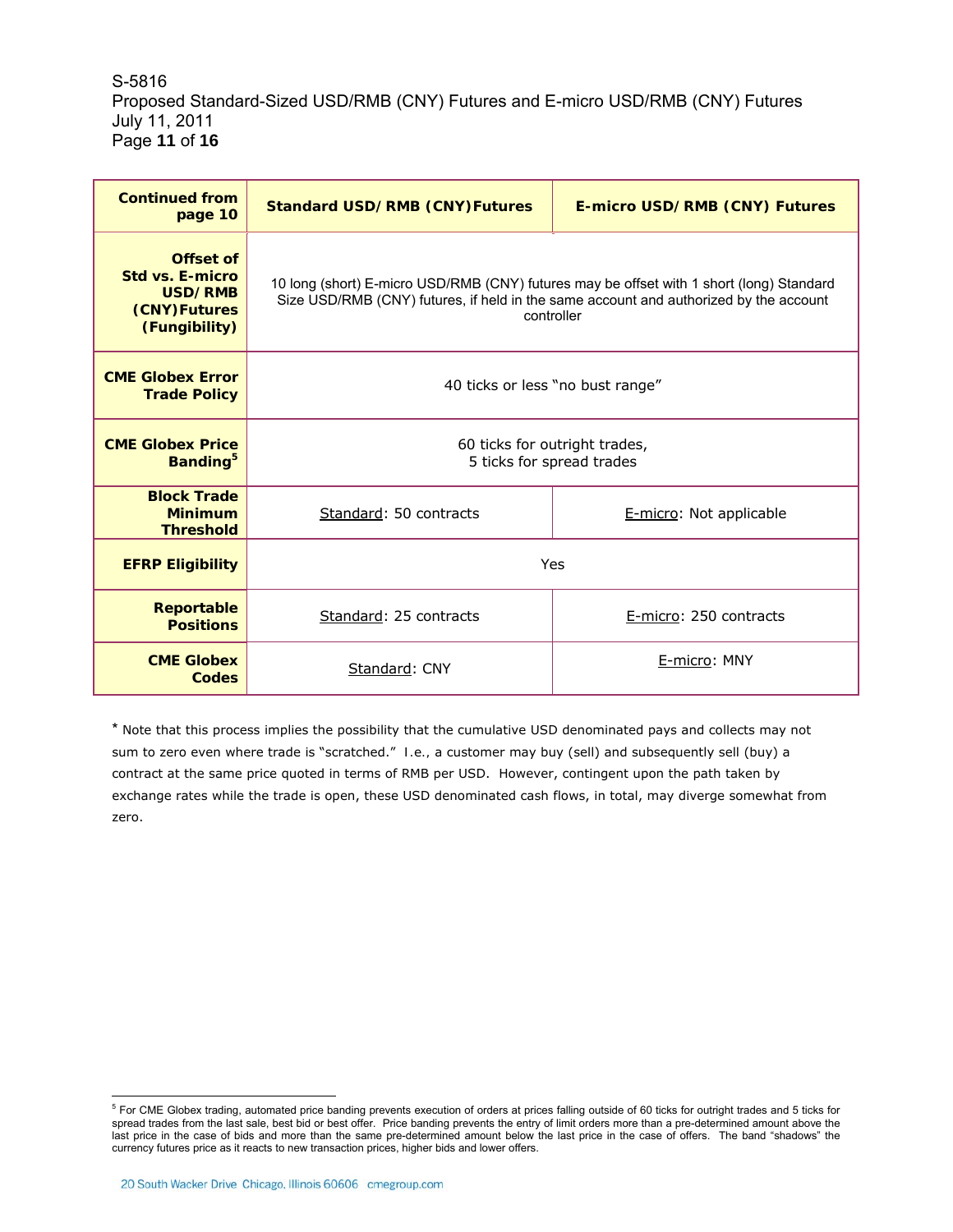#### Appendix 2

### **Chapter 270J U.S. Dollar/Chinese Renminbi (USD/RMB or CNY) Futures with U.S. Dollar Banking**

#### **270J00. SCOPE OF CHAPTER**

This chapter is limited in application to futures trading in U.S. dollar versus the Chinese renminbi.<sup>6</sup> The procedures for trading, clearing, delivery, settlement and any other matters not specifically contained herein shall be governed by the rules of the Exchange.

#### **270J01. FUTURES CALL**

**270J01.A. Trading Schedule** 

Futures contracts shall be scheduled for trading and delivery during such hours and in such months as may be determined by the Board of Directors.

**270J01.B. Trading Unit** 

The unit of trading shall be 100,000 U.S. dollars.

#### **270J01.C. Price Increments**

Minimum price fluctuations shall be in multiplies of 0.0010 Chinese renminbi per U.S. dollar, equivalent to 100 RMB per contract, where the implied RMB pays and collects are converted into U.S. dollars at that day's "Chinese renminbi per U.S. dollar" fixing (or "midpoint") rate published by the People's Bank of China (PBC) and representing spot trading of Chinese renminbi per U.S. dollar.<sup>7</sup> Trades may also occur in multiples of 0.0005 Chinese renminbi per U.S. dollar, commonly referred to as one-half tick (50 RMB/contract converted to USDs daily) for U.S. dollar/Chinese renminbi futures intra-currency spreads executed as simultaneous transactions on CME Globex<sup>®</sup> pursuant to Rule 542.F.

#### **270J.01.D. Position Limits and Position Accountability**

- 1. Authority Position Limits and Position Accountability may be applicable, as defined by Rule 560, and as per the following.
- 2. Aggregation For purposes of this Rule, where applicable:
	- futures,
	- options on futures,
	- E-mini futures,
	- E-micro futures.
	- cleared only spot, forward and swaps (combinations of spot and forwards or two maturity forwards),
	- cleared only options on spot and forwards; and
	- in addition, where applicable, the analogous reciprocal versions of the aforementioned contracts for the respective foreign exchange pairs,

shall be aggregated with all products utilizing that foreign exchange (FX) pair regardless of quoting conventions. The baseline for this aggregation shall be the denomination of the underlying full-size CME futures contract. Contract equivalents shall be determined through the conversion of the notional value (or contract size times the number of contracts in standardized products) to the CME

 6 The Chinese renminbi ("RMB" or "people's currency") is denominated in the unit "yuan" (also known by symbol "CNY").

 $^7$  Note that this process implies the possibility that the cumulative USD denominated pays and collects may not sum to zero even where trade is "scratched." *I.e.,* a customer may buy (sell) and subsequently sell (buy) a contract at the same price quoted in terms of RMB per USD. However, contingent upon the path taken by exchange rates while the trade is open, these USD denominated cash flows, in total, may diverge somewhat from zero.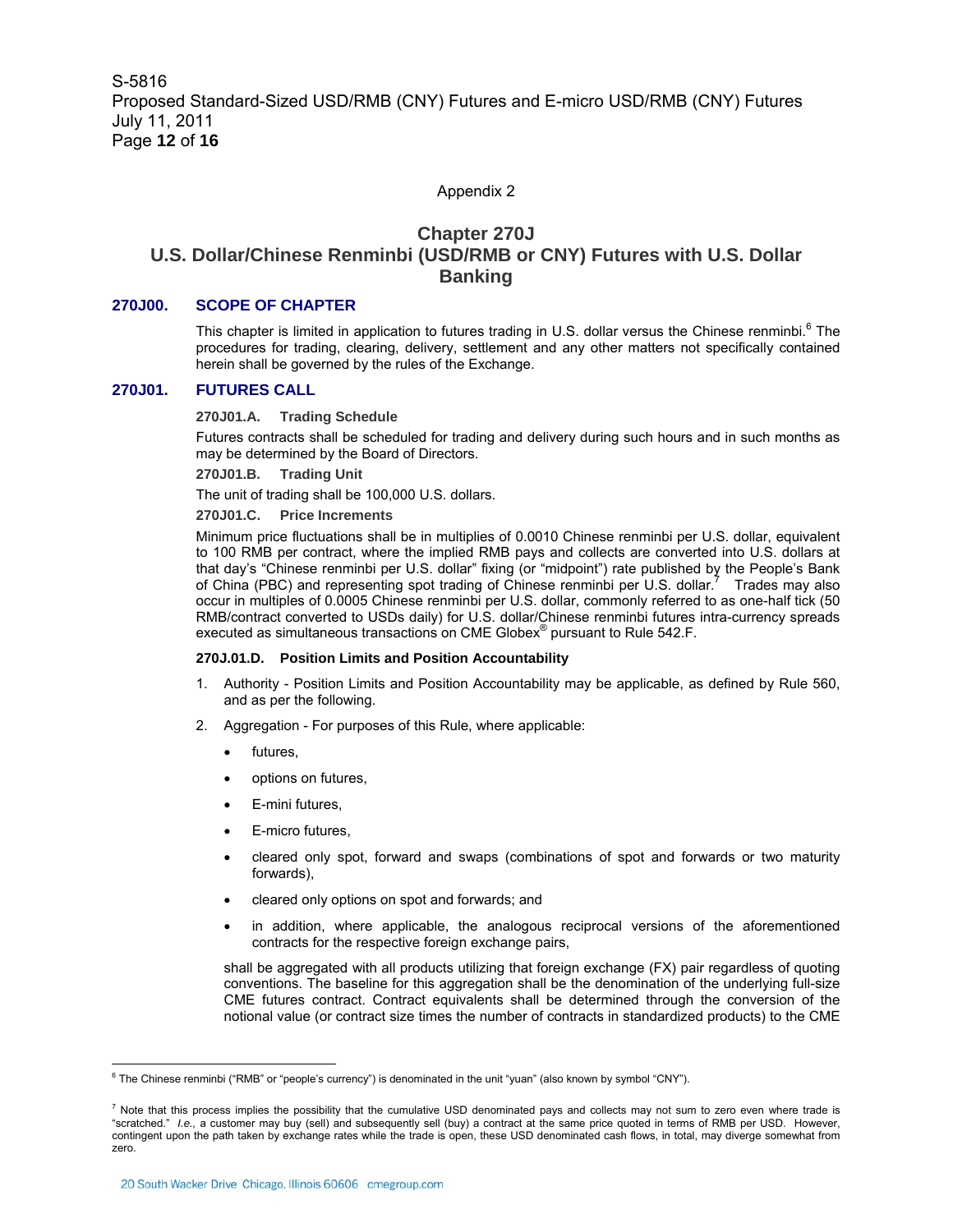base currency using the prior day's Regular Trading Hours (RTH) settlement, and dividing the result by the contract size or notional of the full-size CME futures contract.

- 3. Contract Equivalent For purposes of this Rule, a contract shall be deemed to be the equivalent of 100,000 U.S. dollars in notional value, converted into RMB at the appropriate RMB per USD exchange rate as determined by the exchange.
- 4. Position Accountability A person owning or controlling more than the aggregated equivalent of 6,000 CME full-size contracts as determined in Chapter 270, or 6,000,000,000 Chinese RMB in notional value, net long or net short, shall provide, in a timely fashion, upon request by the Exchange, information regarding the nature of the position, trading strategy, and hedging information if applicable.
- 5. Spot Position Limit A participant shall not own or control more than the aggregated equivalent of 2,000 CME full-size contracts as determined in Chapter 270, or 2,000,000,000 Chinese RMB in notional value, net long or short, in the spot month on or after the day one week prior to the termination of trading day.
- 6. Exemptions The foregoing position limits shall not apply to bona fide hedge positions meeting the requirements of Regulation  $1.3(z)(1)$  of the CFTC and the rules of the Exchange, and shall not apply to other positions exempted pursuant to Rule 559.
- 7. Reserved

#### **270J01.G. Termination of Trading**

Futures trading shall terminate at 9:00 a.m. Beijing time (7:00 p.m. Central Standard Time or 8:00 p.m. Central Daylight Time) on the first Beijing business day immediately preceding the third Wednesday of the contract month. If the foregoing date for termination is an Exchange holiday, futures trading shall terminate on the next preceding common Beijing and Exchange business day.

#### **270J01.H. Contract Modifications**

Specifications shall be fixed as of the first day of trading of a contract, except that all deliveries must conform to government regulations in force at the time of delivery. If any national or international government agency or body issues an order, ruling, directive or law that conflicts with the requirements of these rules, such order, ruling, directive or law shall be construed to take precedence and become part of these rules and all open and new contracts shall be subject to such government orders.

#### **270J02. SETTLEMENT PROCEDURES**

#### **270J02.A. [Reserved]**

#### **270J02.B. Cash Settlement**

The Final Settlement Price shall be the "Chinese renminbi per U.S. dollar" fixing (or "midpoint") rate published by the People's Bank of China (PBC) and representing spot trading of Chinese renminbi per U.S. dollar on the futures contract termination of trading day. Normally, this fixing rate is published at 9:15 a.m. Beijing time (7:15 p.m. CST or 8:15 p.m. CDT) on each Beijing business day for foreign exchange trading. The fixing rate may be found on the Reuters SAEC page opposite symbol "USDCNY=". The Final Settlement Price calculation shall be rounded to four (4) decimal places. Open positions on the business day following the termination of trading day will be marked to market to the Final Settlement Price. For example, a SAEC published rate of 8.0245 Chinese renminbi per U.S. dollar becomes the Final Settlement Price.

However, in the event that the Exchange President determines that the Clearing House is not able to determine a Final Settlement Price pursuant to the preceding section, then Rule 270J03 and Rule 701 shall apply to determine the Final Settlement Price.

### **270J03. ACTS OF GOVERNMENT, ACTS OF GOD AND OTHER EMERGENCIES**

(Refer to Rule 701.- ACTS OF GOVERNMENT, ACTS OF GOD AND OTHER EMERGENCIES)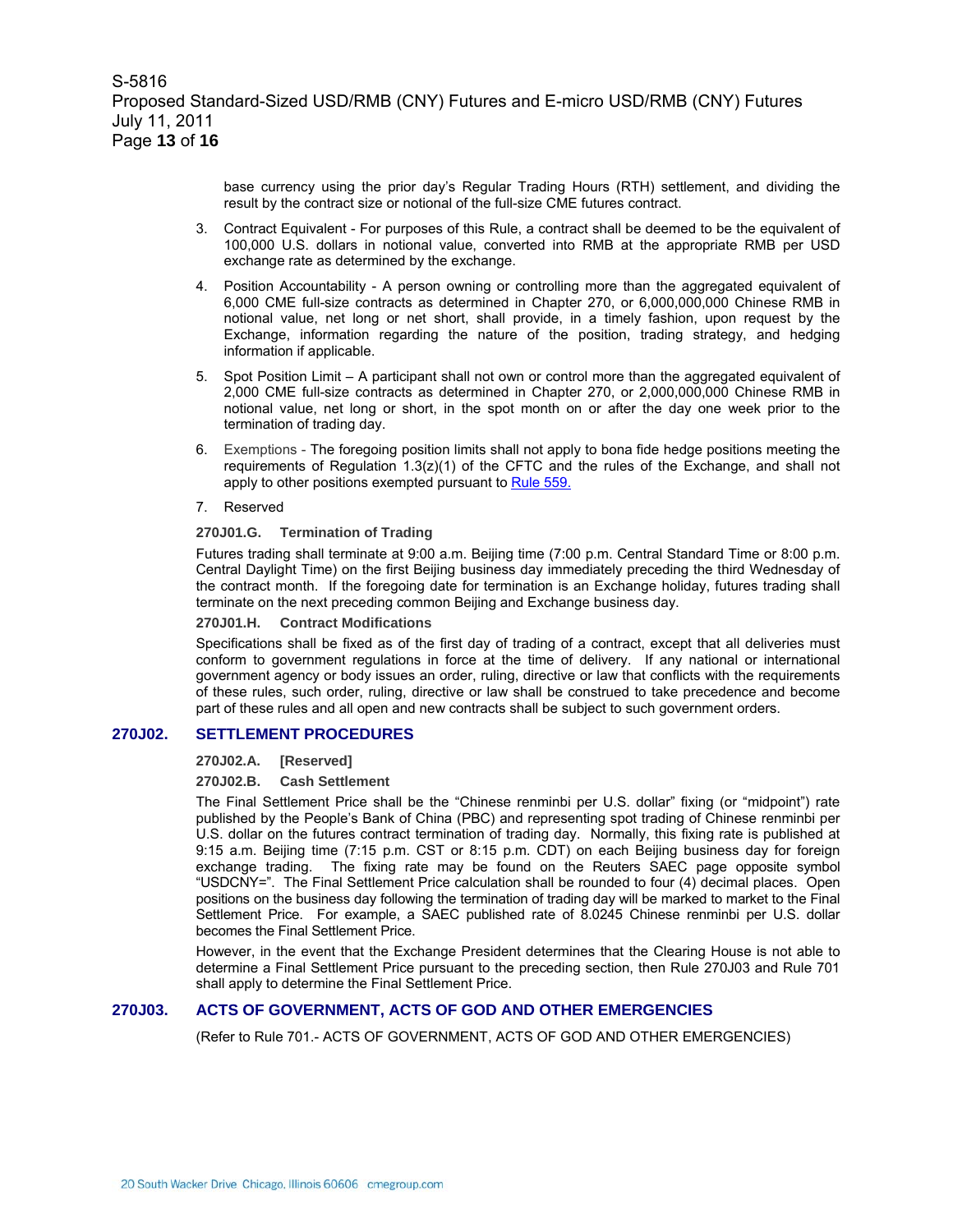#### Appendix 3

### **Chapter 343J E-Micro U.S. Dollar/Chinese Renminbi (USD/RMB or CNY) Futures with U.S. Dollar Banking**

#### **343J00. SCOPE OF CHAPTER**

This chapter is limited in application to futures trading in E-micro U.S. dollar versus the Chinese renminbi.<sup>8</sup> The procedures for trading, clearing, delivery, settlement and any other matters not specifically contained herein shall be governed by the rules of the Exchange.

#### **343J01. FUTURES CALL**

**343J01.A. Trading Schedule** 

Futures contracts shall be scheduled for trading and delivery during such hours and in such months as may be determined by the Board of Directors.

**343J01.B. Trading Unit** 

The unit of trading shall be 10,000 U.S. dollars.

**343J01.C. Price Increments** 

Minimum price fluctuations shall be in multiplies of 0.0010 Chinese renminbi per U.S. dollar, equivalent to 10 RMB per contract, where the implied RMB pays and collects are converted into U.S. dollars at that day's "Chinese renminbi per U.S. dollar" fixing (or "midpoint") rate published by the People's Bank of China (PBC) and representing spot trading of Chinese renminbi per U.S. dollar.<sup>8</sup>

#### **343J.01.D. Position Limits and Position Accountability**

- 1. Authority Position Limits and Position Accountability may be applicable, as defined by Rule 560, and as per the following.
- 2. Aggregation For purposes of this Rule, where applicable:
	- futures,
	- options on futures,
	- E-mini futures.
	- E-micro futures,
	- cleared only spot, forward and swaps (combinations of spot and forwards or two maturity forwards),
	- cleared only options on spot and forwards; and
	- in addition, where applicable, the analogous reciprocal versions of the aforementioned contracts for the respective foreign exchange pairs,

shall be aggregated with all products utilizing that foreign exchange (FX) pair regardless of quoting conventions. The baseline for this aggregation shall be the denomination of the underlying full-size CME futures contract. Contract equivalents shall be determined through the conversion of the notional value (or contract size times the number of contracts in standardized products) to the CME base currency using the prior day's Regular Trading Hours (RTH) settlement, and dividing the result by the contract size or notional of the full-size CME futures contract.

3. Contract Equivalent - For purposes of this Rule, a contract shall be deemed to be the equivalent of 10,000 U.S. dollars in notional value or 1/10<sup>th</sup> the size of a full-size contract, converted into RMB at the appropriate RMB per USD exchange rate as determined by the exchange.

 $\overline{a}$ 

 $^8$  The Chinese renminbi ("RMB" or "people's currency") is denominated in the unit "yuan" (also known by symbol "CNY").<br>9 Note that this arcases implies the associative that the sumulative USD dependented agus and collec

<sup>&</sup>lt;sup>9</sup> Note that this process implies the possibility that the cumulative USD denominated pays and collects may not sum to zero even where trade is "scratched." *I.e.,* a customer may buy (sell) and subsequently sell (buy) a contract at the same price quoted in terms of RMB per USD. However, contingent upon the path taken by exchange rates while the trade is open, these USD denominated cash flows, in total, may diverge somewhat from zero.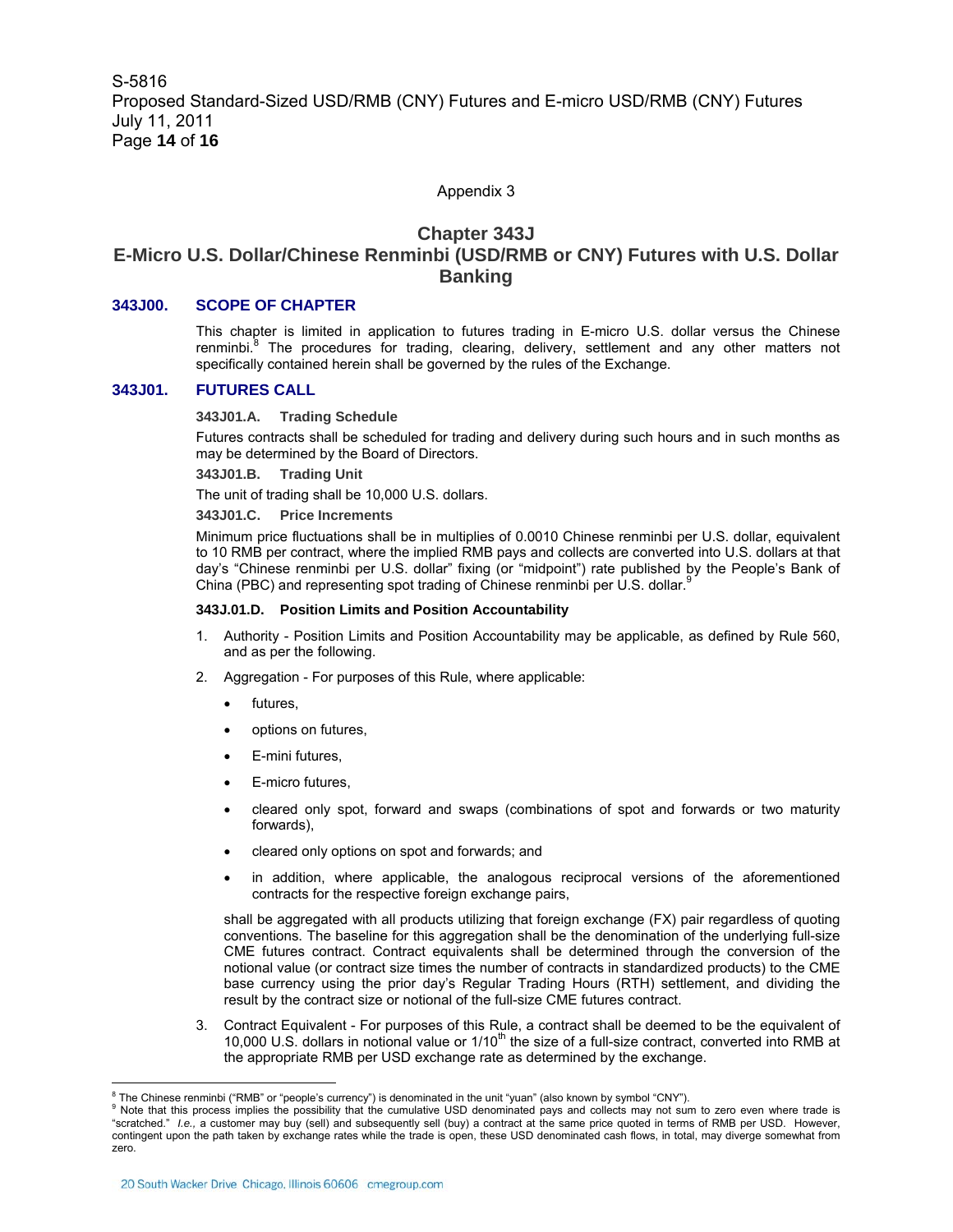S-5816 Proposed Standard-Sized USD/RMB (CNY) Futures and E-micro USD/RMB (CNY) Futures July 11, 2011 Page **15** of **16**

- 4. Position Accountability A person owning or controlling more than the aggregated equivalent of 6,000 CME full-size contracts as determined in Chapter 270, or 6,000,000,000 Chinese RMB in notional value, net long or net short, shall provide, in a timely fashion, upon request by the Exchange, information regarding the nature of the position, trading strategy, and hedging information if applicable.
- 5. Spot Position Limit A participant shall not own or control more than the aggregated equivalent of 2,000 CME full-size contracts as determined in Chapter 270, or 2,000,000,000 Chinese RMB in notional value, net long or short, in the spot month on or after the day one week prior to the termination of trading day.
- 6. Exemptions The foregoing position limits shall not apply to bona fide hedge positions meeting the requirements of Regulation  $1.3(z)(1)$  of the CFTC and the rules of the Exchange, and shall not apply to other positions exempted pursuant to Rule 559.
- 7. Reserved

#### **343J01.G. Termination of Trading**

Futures trading shall terminate at 9:00 a.m. Beijing time (7:00 p.m. Central Standard Time or 8:00 p.m. Central Daylight Time) on the first Beijing business day immediately preceding the third Wednesday of the contract month. If the foregoing date for termination is an Exchange holiday, futures trading shall terminate on the next preceding common Beijing and Exchange business day.

#### **343J01.H. Contract Modifications**

Specifications shall be fixed as of the first day of trading of a contract, except that all deliveries must conform to government regulations in force at the time of delivery. If any national or international government agency or body issues an order, ruling, directive or law that conflicts with the requirements of these rules, such order, ruling, directive or law shall be construed to take precedence and become part of these rules and all open and new contracts shall be subject to such government orders.

#### **343J02. SETTLEMENT PROCEDURES**

**343J02.A. [Reserved]** 

#### **343J02.B. Cash Settlement**

The Final Settlement Price shall be the "Chinese renminbi per U.S. dollar" fixing (or "midpoint") rate published by the People's Bank of China (PBC) and representing spot trading of Chinese renminbi per U.S. dollar on the futures contract termination of trading day. Normally, this fixing rate is published at 9:15 a.m. Beijing time (7:15 p.m. CST or 8:15 p.m. CDT) on each Beijing business day for foreign exchange trading. The fixing rate may be found on the Reuters SAEC page opposite symbol "USDCNY=". The Final Settlement Price calculation shall be rounded to four (4) decimal places. Open positions on the business day following the termination of trading day will be marked to market to the Final Settlement Price. For example, a SAEC published rate of 8.0245 Chinese renminbi per U.S. dollar becomes the Final Settlement Price.

However, in the event that the Exchange President determines that the Clearing House is not able to determine a Final Settlement Price pursuant to the preceding section, then Rule 343J03 and Rule 701 shall apply to determine the Final Settlement Price.

#### **343J03. ACTS OF GOVERNMENT, ACTS OF GOD AND OTHER EMERGENCIES**

(Refer to Rule 701.- ACTS OF GOVERNMENT, ACTS OF GOD AND OTHER EMERGENCIES)